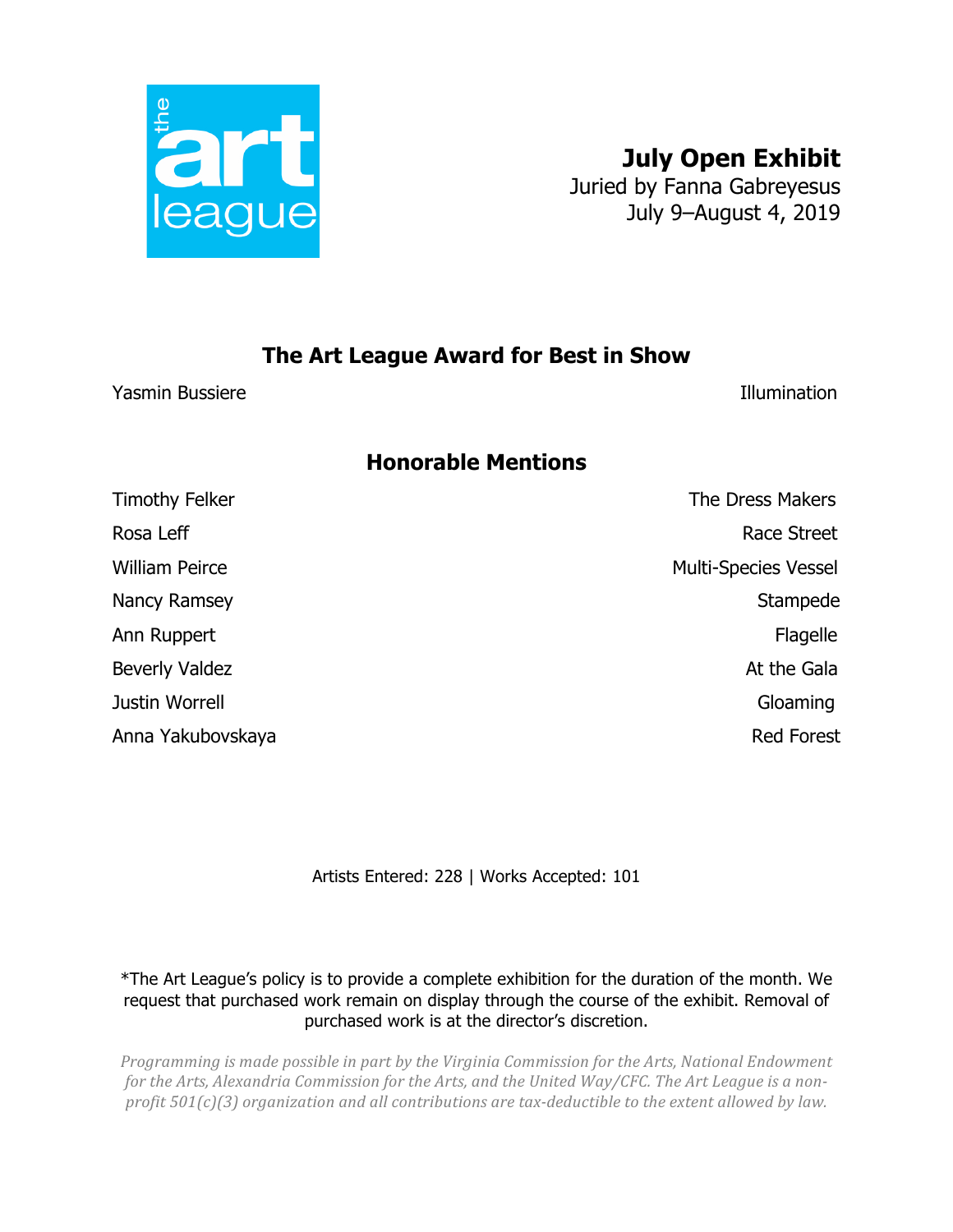| 0023 ALAANI, K.        | <b>CROSSING</b>                 | MIXED MEDIA                                   | \$185    |
|------------------------|---------------------------------|-----------------------------------------------|----------|
| 0105 ALBERTSON, A.     | FOX FACE                        | MIXED MEDIA                                   | \$200    |
| 0012 ALFUTH, D.        | SPECIMEN NO. 8                  | COLLAGE                                       | \$800    |
| 0033 ALLEVATO, J.      | A ROOM FOR FLOWERS 17           | <b>ACRYLIC</b>                                | \$595    |
| 0081 ARNAS, N.         | GLEAMS THAT UNTRAVELLED WORLD   | <b>ACRYLIC</b>                                | \$650    |
| 0063 AVILA-REYES, K.   | LADY OF HOPE                    | <b>CERAMIC</b>                                | \$1100   |
| 0092 BAHADORI, A.      | <b>EQUINOX</b>                  | MIXED MEDIA                                   | \$2500   |
| 0073 BALKUS, D.        | <b>WHIMSY</b>                   | CERAMIC                                       | \$45     |
| 0053 BARKER-BARZEL, V. | MAP TO THE CITY                 | COLLAGE                                       | \$507    |
| 0018 BEVELAQUA, J.     | SONG BIRD #2                    | OIL                                           | \$350    |
| 0068 BLACKWELL, D.     | <b>DUBOIS</b>                   | <b>PHOTOGRAPHY</b>                            | \$145    |
| 0104 BROWNE, S.        | SMALL POT WITH HANDLES          | <b>CERAMIC</b>                                | \$110    |
| 0019 BUELOW, J.        | <b>RUSH HOUR PRAYER</b>         | <b>ACRYLIC</b>                                | \$400    |
| ** 0083 BUSSIERE, Y.   | ILLUMINATION                    | MIXED MEDIA                                   | \$550    |
| 0083 CAPESTANY, C.     | <b>LITTLE SISTER</b>            | <b>WATERCOLOR</b>                             | \$400    |
| 0050 CHEKIN, L.        | SELF-PORTRAIT                   | <b>DRAWING</b>                                | \$200    |
| 0047 CICCONI, D        | MIRROR, MIRROR                  | <b>PHOTOGRAPHY</b>                            | \$189.95 |
| 0065 CLEVELAND, E.     | ELEANOR: NEW MEXICAN WISE CRONE | WOOL, YARN, BEADS, FOUND<br>CLOTH, CLAY, WOOD | \$479    |
| 0065 CORCORAN, C.      | <b>SEDONA</b>                   | <b>ACRYLIC</b>                                | \$800    |
| 0100 CROWN CYR, A.     | YELLOW HOUSE, SCOTTSDALE        | <b>OIL</b>                                    | \$550    |
| 0078 CYBYK, A.         | <b>EMERGING</b>                 | <b>ACRYLIC</b>                                | \$400    |
| 0115 DAVID, C.         | DANCERS IN THE BLUE             | <b>ACRYLIC MARKERS AND</b><br>OIL PASTEL      | \$2000   |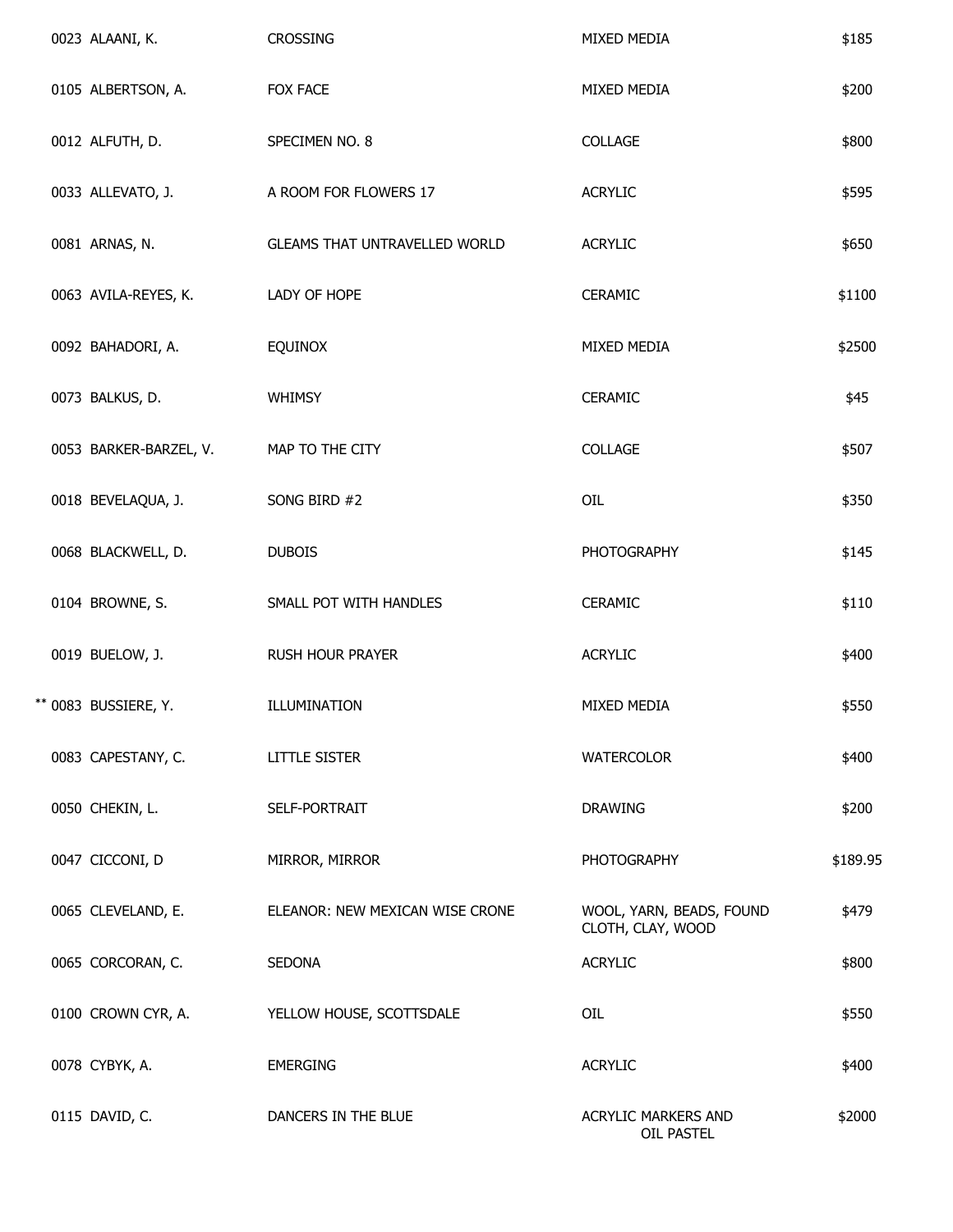| 0035 DAVIS, N. L.     | RELIC IN THE WOODS               | OIL                             | \$950  |
|-----------------------|----------------------------------|---------------------------------|--------|
| 0090 DE KOSINSKY, V.  | AFTER THE PARTY                  | PRINTMAKING HAND COLORED        | \$950  |
| 0044 DELANEY, E.      | <b>RED BARN</b>                  | <b>ACRYLIC</b>                  | \$685  |
| 0016 DIXON, C.        | ON THE EDGE                      | OIL                             | \$650  |
| 0055 DOORSIO          | MUSCLE MAN                       | <b>ACRYLIC</b>                  | \$600  |
| 0030 EMME, S.         | <b>AIRES</b>                     | <b>ACRYLIC</b>                  | \$480  |
| 0059 FALLER, D.       | OLOMPALI WINTER                  | <b>PHOTOGRAPHY</b>              | \$275  |
| * 0101 FELKER, T.     | THE DRESS MAKERS                 | OIL                             | \$950  |
| 0090 FRAZIER, O.      | STROKES OF COLOUR                | COLLAGE                         | \$450  |
| 0073 GARANT, J.       | <b>CIRCLE PLAY 6</b>             | <b>ENCAUSTIC</b>                | \$400  |
| 0039 GERALIS, R.      | <b>GRAZING CATTLE</b>            | OIL                             | \$300  |
| 0125 GIORDAN, M.      | <b>DESERT LIGHT</b>              | <b>WATERCOLOR</b>               | \$225  |
| 0084 GOODROW, R.      | <b>MUNICH</b>                    | WATERCOLOR                      | \$300  |
| 0004 GRUENEBERGER, P. | <b>FIREWORKS</b>                 | <b>ACRYLIC</b>                  | \$225  |
| 0046 HANFF, M.        | STILL LIFE Á LA MATISSE          | <b>WATERCOLOR</b>               | \$400  |
| 0106 HENDERSON, C.    | SAWYERS MARKET                   | WATERCOLOR                      | \$475  |
| 0097 HOWREN, J.       | <b>COMING TOGETHER</b>           | <b>PHOTOGRAPHY</b>              | \$550  |
| 0054 LANYI, E.        | <b>STILL LIFE</b>                | <b>PHOTOGRAPHY</b>              | \$189  |
| * 0065 LEFF, R.       | RACE STREET                      | <b>HAND-CUT</b><br><b>PAPER</b> | \$3800 |
| 0079 LEPORE, W.       | SPRING AT LADY BIRD JOHNSON PARK | OIL                             | \$650  |
| 0089 LEVY, T.         | <b>DEFIANCE</b>                  | <b>DRAWING</b>                  | \$300  |
| 0021 LEWIS, C.        | TIERRA DEL FUEGO II              | <b>WATERCOLOR</b>               | \$850  |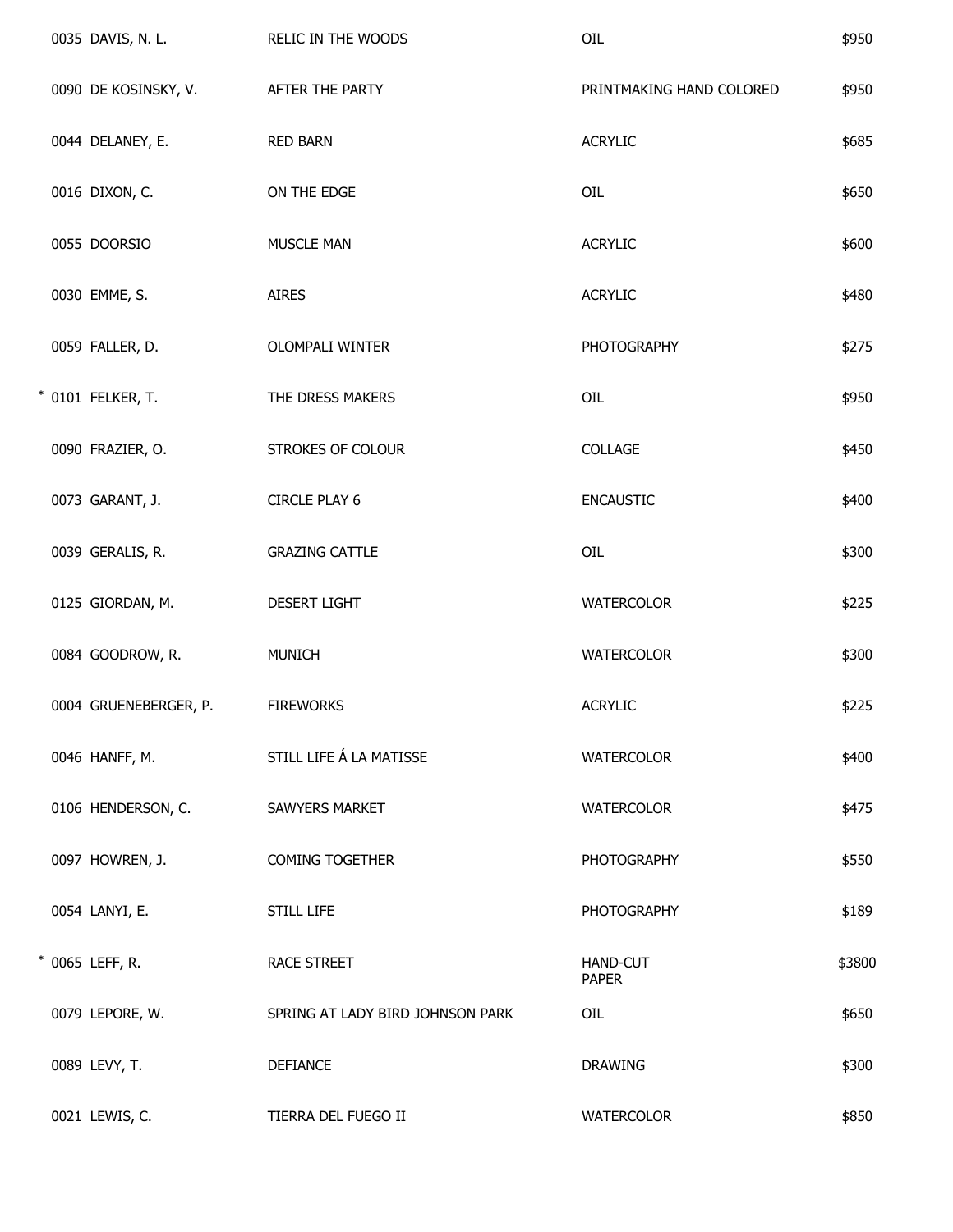|  | 0098 LODGE, J.       | OLD TRAP FLOATS                                                 | <b>ACRYLIC</b>                              | \$4750 |
|--|----------------------|-----------------------------------------------------------------|---------------------------------------------|--------|
|  | 0056 LOWERY, L.      | HEARTFELT                                                       | <b>ENCAUSTIC</b>                            | \$800  |
|  | 0040 MANN, D.        | <b>AKUA'BA</b>                                                  | PRINTMAKING INTAGLIO SOLAR<br>PLATE ETCHING | \$200  |
|  | 0049 MANN, J.        | TOURRETTES-SUR-LOUP                                             | <b>PHOTOGRAPHY</b>                          | \$350  |
|  | 0002 MAYERSCHOFF, G. | <b>TOTEM</b>                                                    | <b>SCULPTURE</b>                            | \$595  |
|  | 0078 MCBURNEY, C.    | <b>TEKA</b>                                                     | <b>CERAMIC</b>                              | \$350  |
|  | 0122 MCCUTCHEN, P.   | YELLOWSTONE THERMAL ZONE #10                                    | PHOTOGRAPHY                                 | \$2500 |
|  | 0044 MCGRATH, D.     | PIG WATERING CAN                                                | OIL                                         | \$375  |
|  | 0077 MCSORLEY, M.    | HECHT ST. NE DC                                                 | OIL                                         | \$475  |
|  | 0087 MILLER, S.C.    | PUB, RAINY AFTERNOON                                            | <b>SCULPTURE</b>                            | \$3000 |
|  | 0007 MILLER, S.      | PRESIDENTS WASHINGTON, JACKSON, AND<br><b>LINCOLN</b>           | <b>PHOTOGRAPHY</b>                          | \$165  |
|  | 0098 MINEHAN, M.     | <b>JULY</b>                                                     | <b>PHOTOGRAPHY</b>                          | \$175  |
|  | 0058 MOORE, R.       | BEACH CLOUD WHISPER                                             | OIL                                         | \$1100 |
|  | 0107 MURNO, H.       | AMERICA REMEMBERS DIPTYCH, 1, THE LIVES, ACRYLIC<br>2, NEW DAWN |                                             | \$1100 |
|  | 0067 NIELD, C.       | RIDE A RED HORSE                                                | <b>ACRYLIC</b>                              | \$3000 |
|  | 0048 ONG, A.         | MAGPIE POTTERY+, PUBLIC WAY, HARPERS<br><b>FERRY</b>            | WATERCOLOR                                  | \$450  |
|  | 0086 OVERHISER, G.   | KABOB REFLECTION                                                | <b>GOUACHE</b>                              | \$1750 |
|  | 0119 PAINE, R.       | <b>WALKING FIGURE</b>                                           | <b>GOUACHE</b>                              | \$200  |
|  | * 0007 PEIRCE, W.    | MULTI-SPECIES VESSEL                                            | <b>SCULPTURE</b>                            | \$500  |
|  | 0049 PLAZIBAT, A.    | BOY WITH BALL                                                   | <b>WATERCOLOR</b>                           | \$200  |
|  | 0059 PLOCH, J.       | <b>THREE</b>                                                    | SCULPTURE ALABASTER                         | \$400  |
|  | 0060 RABIN, E.       | BALLET DANCERS - RAISE THE RED LANTERN                          | PRINTMAKING ARCHIVAL PRINT                  | \$350  |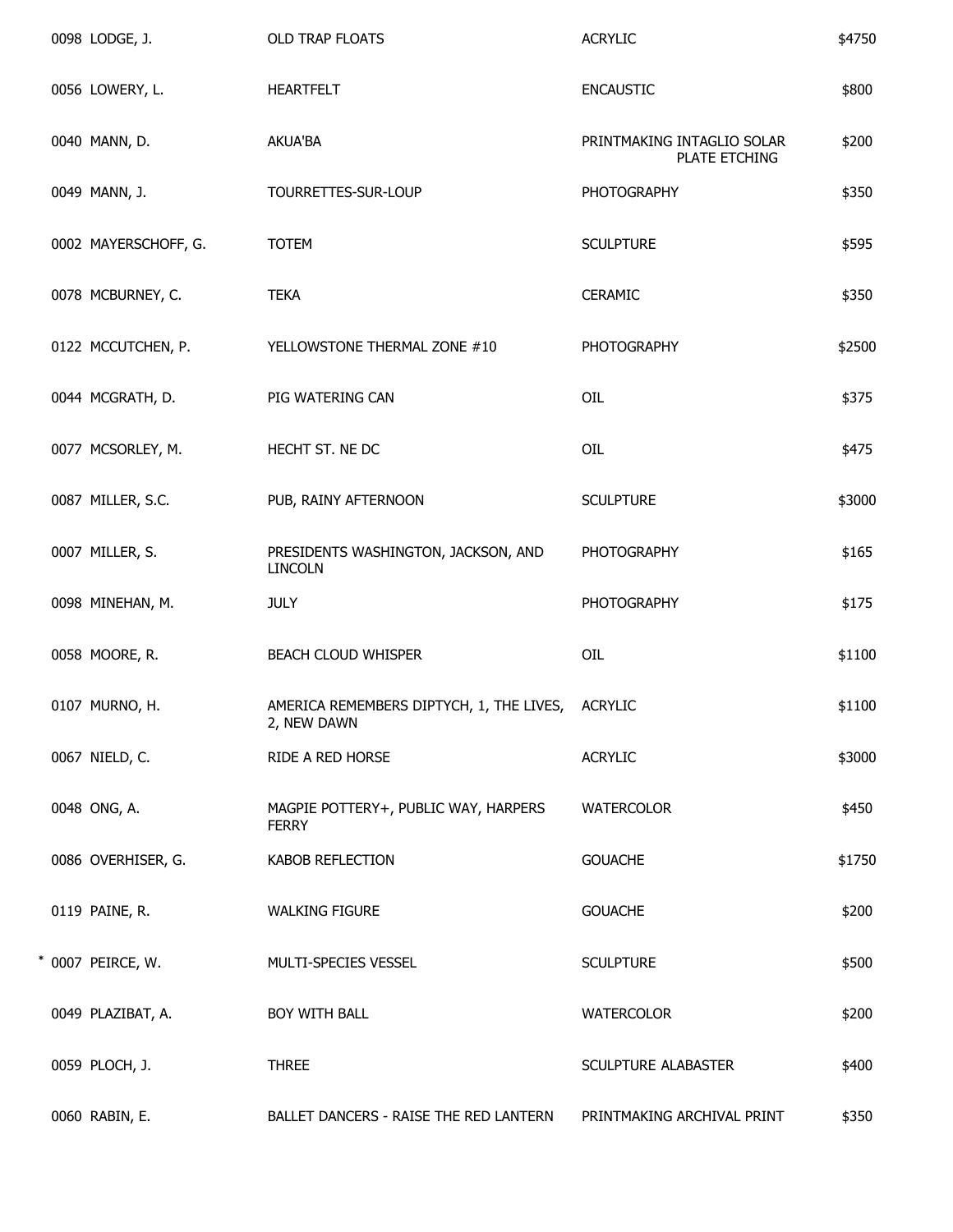| 0063 RADENOVIC, A.  | 2019-15 SONG OF SONGS - SHIR HASHIRIM | <b>ACRYLIC</b>                          | \$1024 |
|---------------------|---------------------------------------|-----------------------------------------|--------|
| * 0103 RAMSEY, N.   | <b>STAMPEDE</b>                       | ACRYLIC MIXED MEDIA                     | \$2500 |
| 0072 REDAY COOK, M. | AU NATURELLE ENERGY                   | DRAWING PEN & INK WASH<br>ON PAPER      | \$450  |
| 0084 RODGERS, K.    | <b>SAPPHIRE</b>                       | MIXED MEDIA                             | \$1000 |
| 0031 RUBIN, S.      | WHO ARE WE WITHOUT OUR MEMORY         | ACRYLIC OIL                             | \$2500 |
| * 0071 RUPPERT, A.  | <b>FLAGELLE</b>                       | SCULPTURE CEDAR                         | \$500  |
| 0072 SABIN, C.      | ELLINIKI GIAGIA                       | PHOTOGRAPHY DIGITAL<br>ARCHIVAL PRINT   | \$245  |
| 0053 SAUNDERS, J.   | NATALIYA STEPS FORWARD                | DRAWING PEN & INK WASH                  | \$500  |
| 0110 SCOTT, W.      | EASTERN SHORE FARM                    | <b>PHOTOGRAPHY</b>                      | \$400  |
| 0112 SCOTT, M.      | MOUNTAINS OF DREAMS                   | <b>WATERCOLOR</b>                       | \$225  |
| 0089 SEALE, D.      | THE RUN                               | OIL                                     | \$600  |
| 0075 SHAW, N.       | SOUTHWEST COURTYARD II                | <b>WATERCOLOR</b>                       | \$225  |
| 0080 SHERFY, J.     | IN A CROWD                            | ACRYLIC GRAPHITE,<br>COLLAGE, CARAN     | \$900  |
| 0054 SILVER, M.     | WAITING                               | PHOTOGRAPHY ON CANVAS                   | \$225  |
| 0022 SMITH, N.      | PINK TULIPS                           | <b>WATERCOLOR</b>                       | \$200  |
| 0037 SMITH, J.      | <b>BLACK SHEEP: 1</b>                 | ACRYLIC ON CANVAS                       | \$900  |
| 0118 STAIGER, M.    | PAPER PIECE GRAFT, SIZZLE #2          | <b>ACRYLIC</b>                          | \$1425 |
| 0013 STEPURA, B.    | SEPTEMBER IN THE MOUNTAINS            | OIL ON CANVAS                           | \$960  |
| 0094 THORNTON, L.   | <b>VESSELS</b>                        | ACRYLIC MIXED MEDIA<br><b>ON CANVAS</b> | \$2500 |
| 0095 TOLKACHEVA, A. | AWARE                                 | DRAWING ACRYLIC                         | \$900  |
| 0005 TOLSTOY, A.    | <b>STORMY SEA</b>                     | <b>WATERCOLOR</b>                       | \$550  |
| 0039 TOOLEY, J.     | DRIVE-THRU                            | PHOTOGRAPHY ARCHIVAL<br>PIGMENT PRINT   | \$250  |